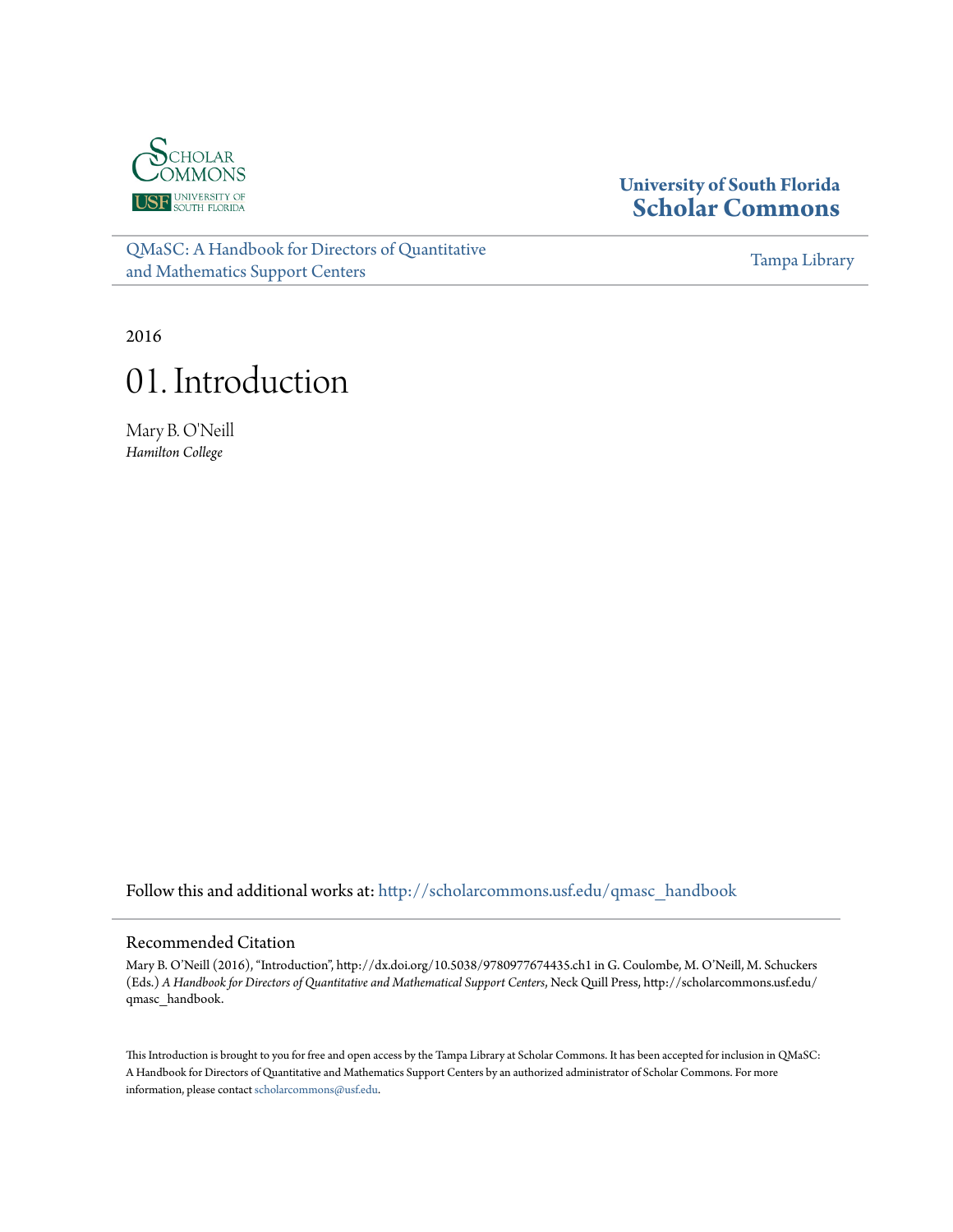## Introduction

(c) Mary B. O'Neill, Hamilton College

#### 1 Introduction

This Handbook, incorporating the contributions of many colleagues, is intended to be a resource for Quantitative and Mathematics Support Center (QMaSC) directors and staff, whether they are heading an existing program, starting a program, or updating a program. Directors and administrators who wish to establish support centers that represent the mission of their institutions will find examples of successful practices, including planning an inviting space, hiring staff and tutors, managing budgets, working with the campus community, incorporating technology, developing assessment practices, and coordinating with stakeholders.

QMaSCs exist in some form at many U.S. colleges and universities, and are pivotal for student retention for majors within the Science, Technology, Engineering and Mathematics (STEM) pipeline, such as physics, mathematics and engineering. But QMaSCs can also support courses with quantitative content within the core curriculum outside of the STEM field. Many colleges and universities administer Quantitative Literacy and Quantitative Reasoning programs aimed at assessing and building the quantitative skills of all of their students. Traditional support uses tutoring, review sessions, and workshops. Advances in technology have added to the types of support a QMaSC can offer.

Each of the sections below provides a short summary of each chapter appearing in that part of this Handbook.

Suggested Citation: Mary B. O'Neill (2016), "Introduction", <http://dx.doi.org/10.5038/9780977674435.ch1> in G. Coulombe, M. O'Neill, M. Schuckers (Eds.) A Handbook for Directors of Quantitative and Mathematical Support Centers, Neck Quill Press, [http://scholarcommons.usf.edu/qmasc\\_handbook](http://scholarcommons.usf.edu/qmasc_handbook).

This material is based upon work supported, in part, by the National Science Foundation under Grant DUE-1255945. Any opinions, findings, and conclusions or recommendations expressed in this material are those of the author(s) and do not necessarily reflect the views of the National Science Foundation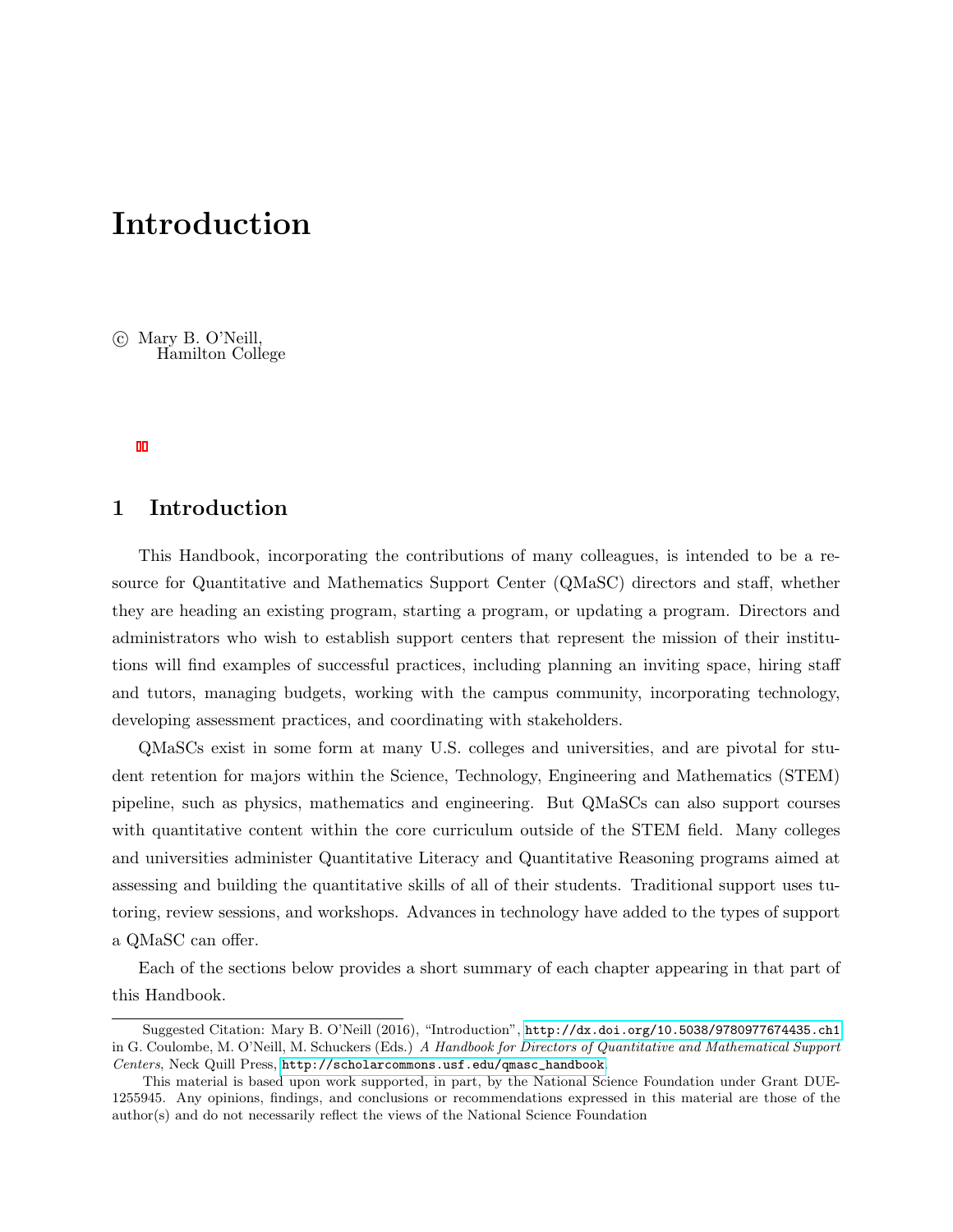#### 6 Introduction

#### 2 Leadership and Management

Because a flourishing QMaSC depends on successful leadership and management, our Handbook devotes its first section to that topic. Gail Hilyard explains why proper strategic planning and management are needed to establish the goals and objectives of center services. Ja'Wanda Grant points out that the placement of a QMaSC in the institution's hierarchy clarifies the importance of that support. Ibrahim Rosic reveals how an institution can address diversity to help various groups of students achieve their academic goals. Maria Belk gives a concise and thorough explanation of how important it is to keep up-to-date with computers and technology for administrative tasks and to enhance student learning. In her chapter on effective management, Rosalie Tepper suggests that finding a balance between setting and enforcing expectations while supporting center staff is crucial for a successful program. Recognizing that many students have math anxiety, Gail Hilyard details how institutions can help students overcome this barrier to success.

#### 3 Community Interactions

Community interactions are of vital importance to the success of a QMaSC, from coordinating with administration to establishing a virtual presence on campus. Frederick Van Swearingen begins this part of the Handbook by discussing the value of coordinating services with other academic support groups on campus, keeping in mind relationships and structures within the institution. Laurie Wern explains how to develop a learning community that is welcoming and threat-free, by having center staff constantly update and review the center's promotional and informational material. Matthew Salomone and Kathryn Bjorge emphasize the importance of establishing dialogue with faculty that will lead to more effective teaching in quantitative and math courses. Eric Gaze continues in this vein by discussing methods for collaborating with faculty about the ways services are provided to varied campus populations. McKayla Nuffer concludes the Community Interactions part by stressing the importance of a virtual presence using technology in the form of websites and social media to publicize a QMaSC's services.

#### 4 Staffing, Hiring, and Training

Using each institution's established resources for staffing, hiring, and training, a QMaSC must look to its mission and needs in order to find and hire administrative staff and to hire qualified tutors and mentors. Christine Tinsley gives an overview of the hiring of administrative staff and tutors in a university setting, which can include graduate students as tutors. Jonathan Nelson discusses tutoring practices and methods that a director of a QMaSC should address when hiring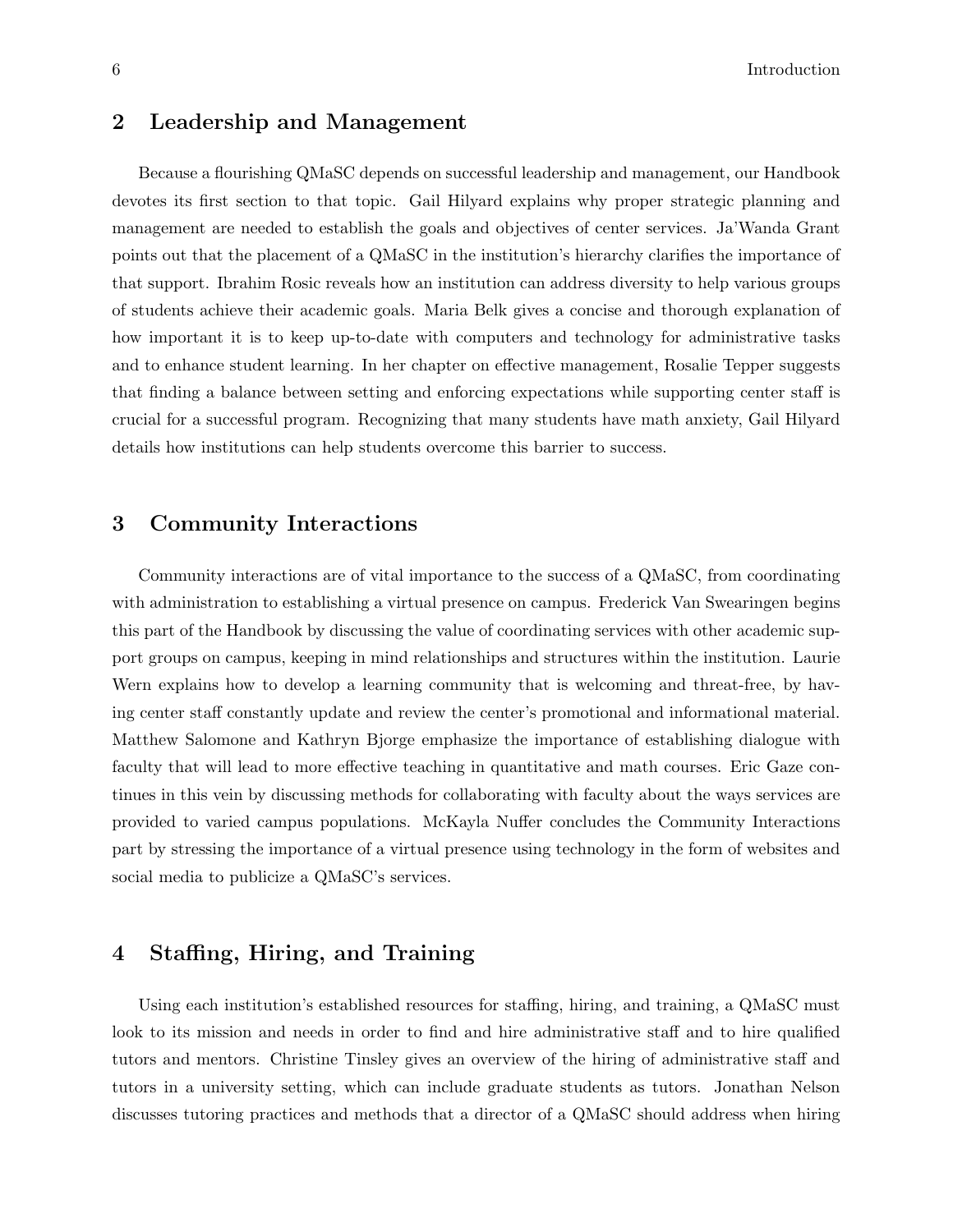undergraduate tutors. Cymra Haskell outlines specific examples of the art and practice of tutoring, showing how tutors learn from their experiences.

#### 5 Center Assessment

Internal and external assessment are similar in that data must be collected to determine how well a QMaSC is meeting the needs of its constituencies. In this section, Tiana Bosley describes tools used in obtaining data to make management decisions, to improve a center's program, and to highlight best practices. Dennis Lewandowski continues the discussion of assessment by explaining how having a system in place to gather information from center staff helps to assess how goals are accomplished and where improvement may be needed. Rachel Dunwell, Grace Coulombe, and Michael Schuckers stress the importance of developing the appropriate assessment tools to develop materials for the creation of an internal review, a necessary component, for outside review panels and for institutional accreditation.

#### 6 Starting a Center

When an institution establishes a new QMaSC or updates an existing center, many issues come into play, including the design of center space, the definitions of the roles of center staff, and the hiring of the center director. George Recck emphasizes the importance of an appropriate job description in hiring the right person to lead the center. Darry Andrews and Carolyn Johns discuss how the size and mission of the institution affect staff roles and duties. Eileen Phillips explores ways of planning or updating a QMaSC space. She shows that success of a center depends on how it is set up, and where it is located, demonstrating a commitment by the institution to this kind of academic support.

#### 7 Case Studies

From private four-year colleges and universities to public universities and community colleges, the methods of supporting students and faculty in STEM fields and beyond can be quite different. In this part of the handbook, authors from across this spectrum of institutions describe their respective QMaSCs. The goal for each QMaSC is always the same — to give students the best experience possible. The ten case study authors describe how their QMaSCs have addressed the topics discussed in the rest of this Handbook. A director or QMaSC staff member will see how these particular institutions have handled issues of leadership and management; community interactions; staffing, hiring, and training; assessment; and starting or updating a center. The individual authors